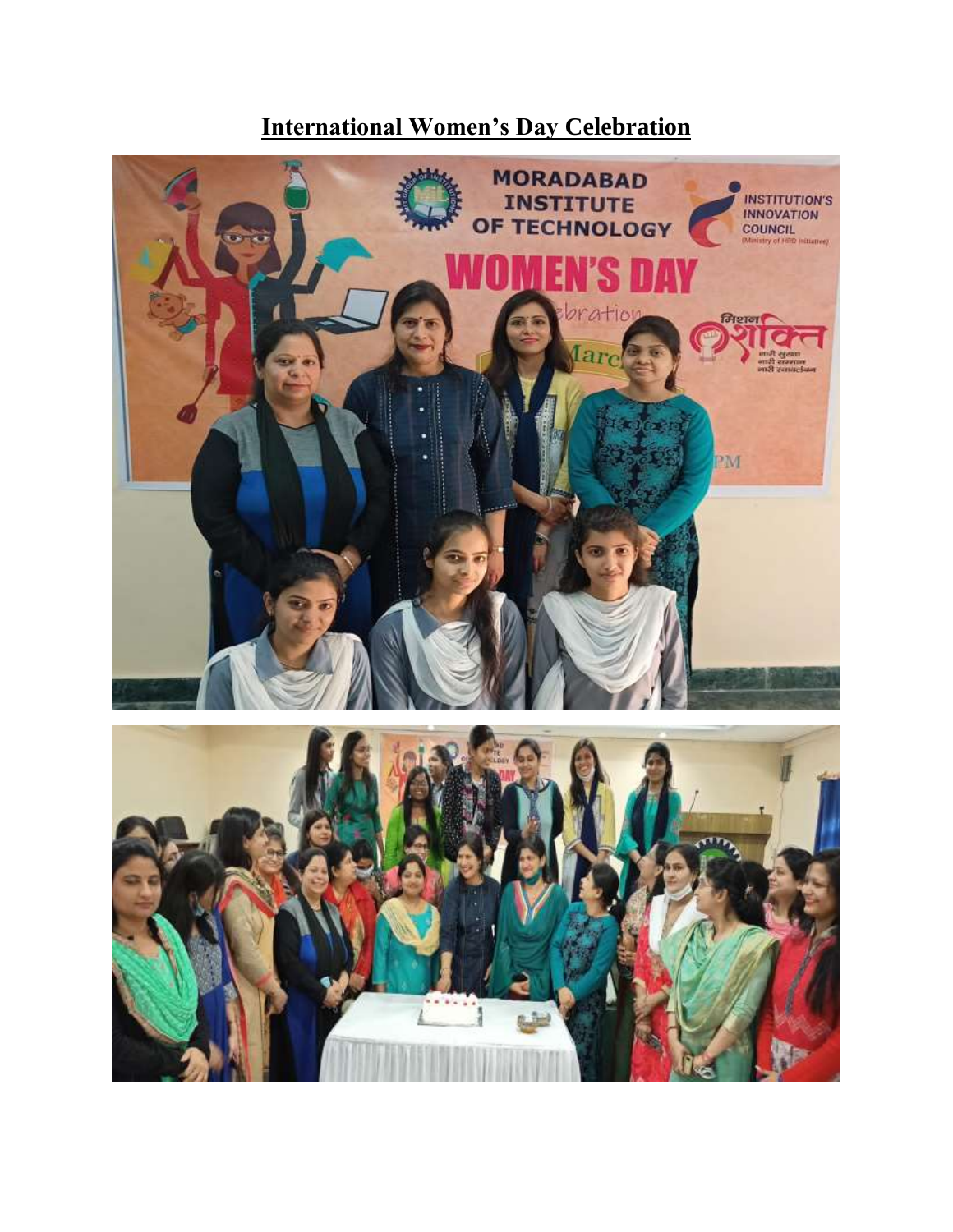

## **Girls' student participation in a cultural event**

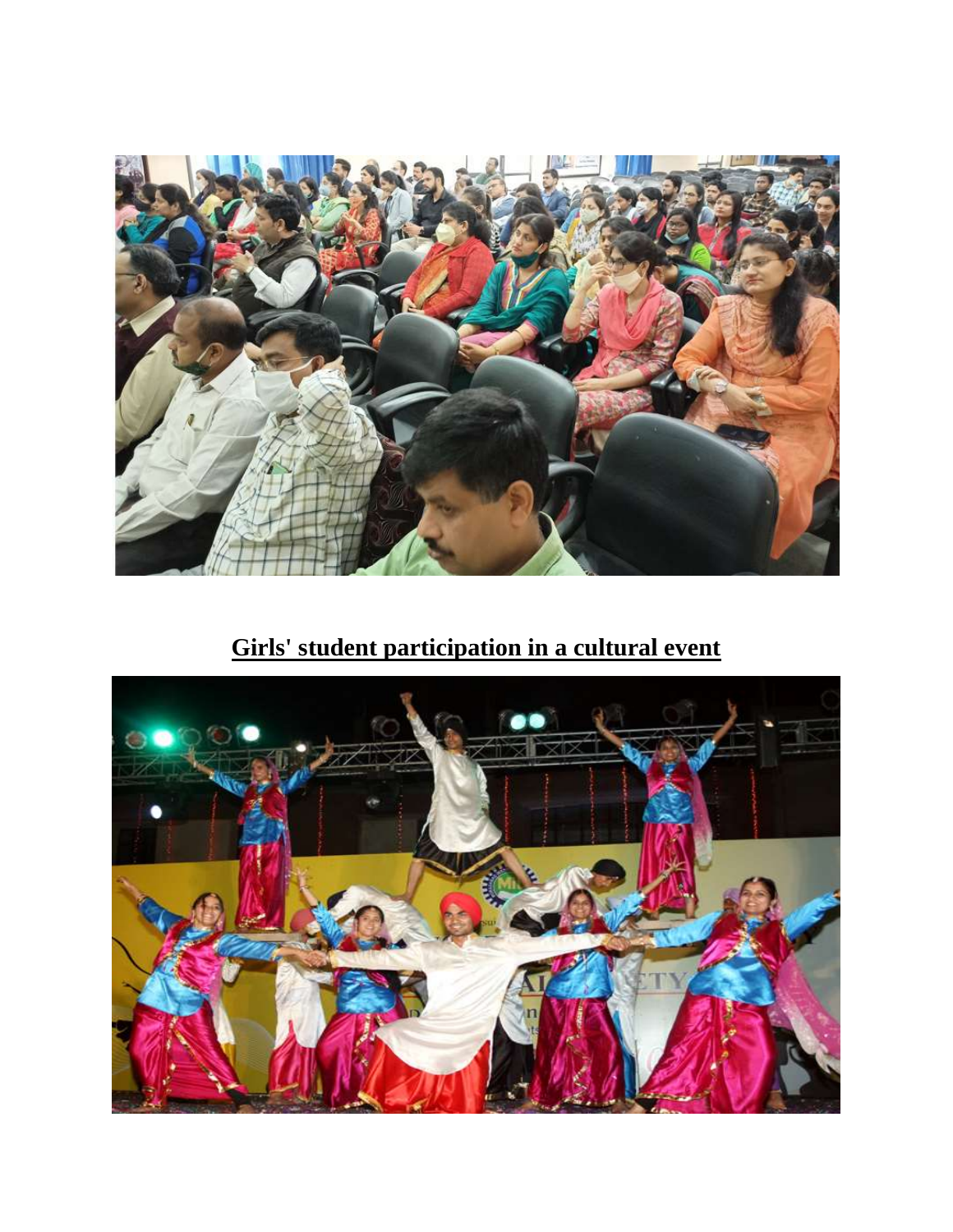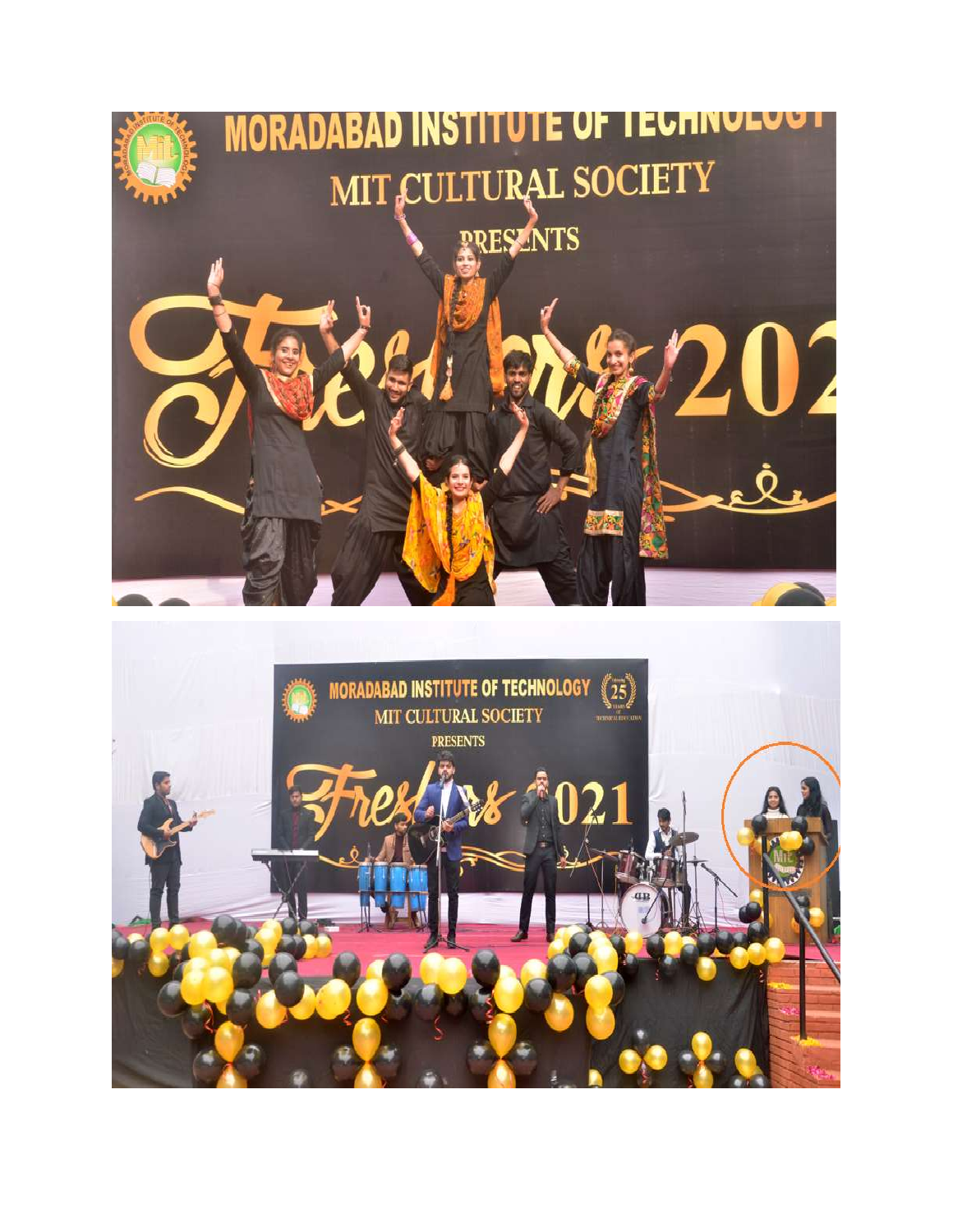## **Girls' student participation in the sports various activities**

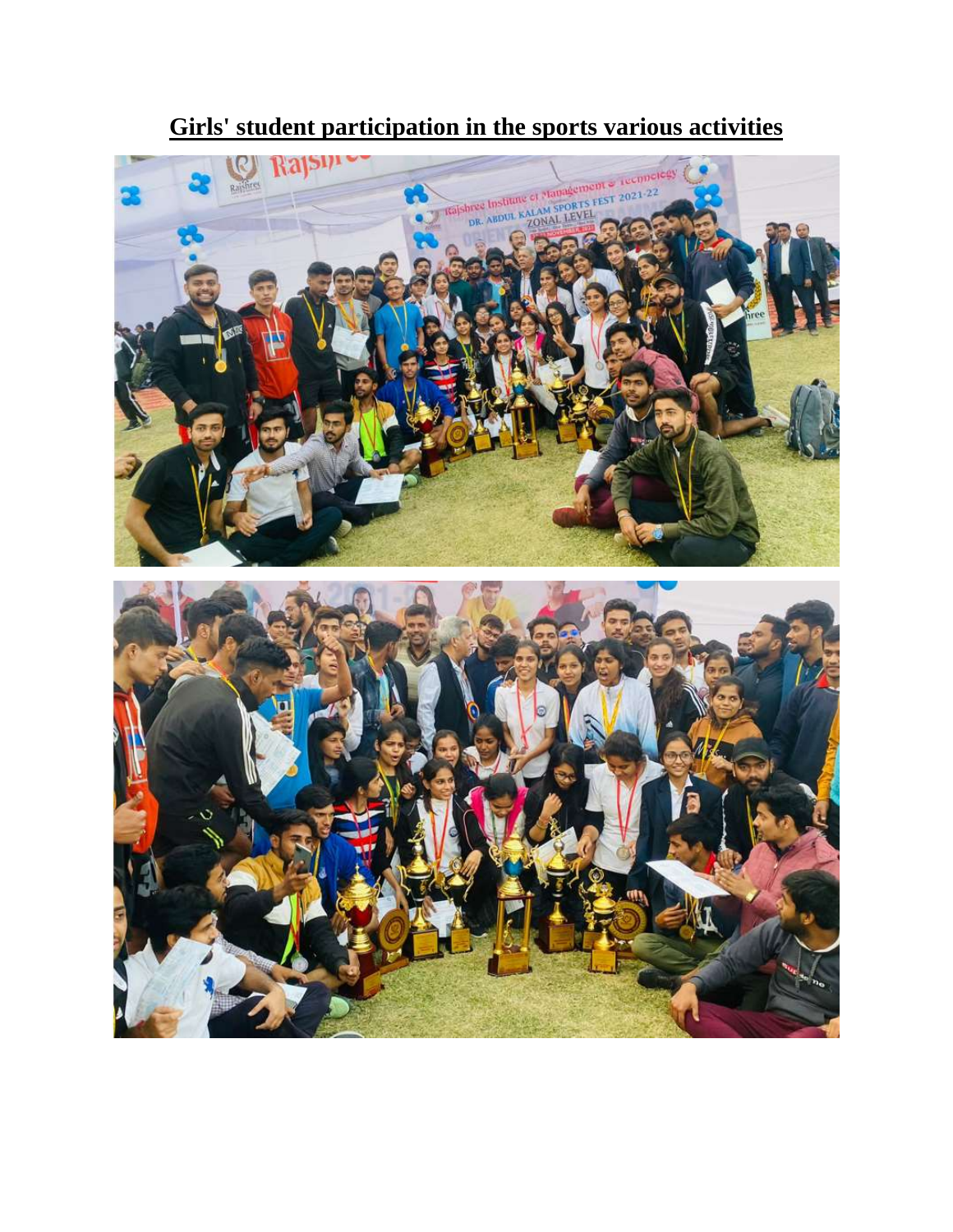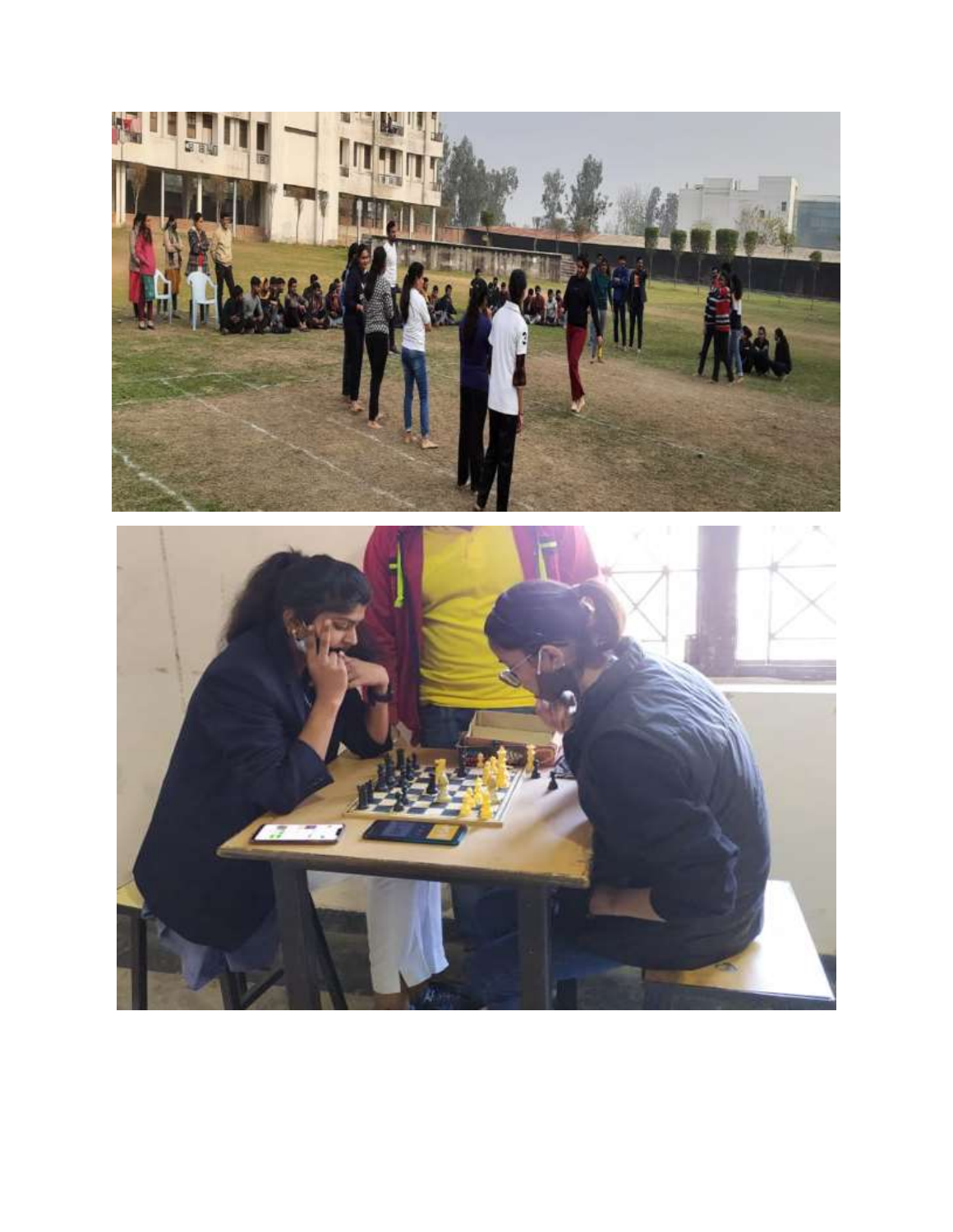

## **Girls' student participation in the sports various Project Groups**

| <b>Moradabad Institute of Technology, Moradabad</b>   |                        |               |                                          |                                                     |  |  |
|-------------------------------------------------------|------------------------|---------------|------------------------------------------|-----------------------------------------------------|--|--|
| <b>Department of Computer Science and Engineering</b> |                        |               |                                          |                                                     |  |  |
|                                                       | <b>Batch 2017-2021</b> |               |                                          |                                                     |  |  |
|                                                       |                        |               | <b>LIST OF FINAL YEAR PROJECT GROUPS</b> |                                                     |  |  |
| S.No.                                                 | Group                  | Roll.         | <b>Name of Student</b>                   | <b>Topic</b>                                        |  |  |
|                                                       | No.                    | <b>Number</b> |                                          |                                                     |  |  |
| 1                                                     |                        | 1708210126    | Rohit Kumar Singh                        |                                                     |  |  |
| $\overline{2}$                                        | <b>P1</b>              | 1708210082    | Mukesh Kumar                             | <b>Automated Detection of</b>                       |  |  |
| 3                                                     |                        | 1708210146    | Siddharth Singh                          | Diabetic Retinopathy                                |  |  |
| $\overline{4}$                                        |                        | 1708210081    | Mudit kumar sharma                       |                                                     |  |  |
| 5                                                     | <b>P2</b>              | 1708210171    | Vratika Gupta                            |                                                     |  |  |
| 6                                                     |                        | 1708210125    | <b>Riyanshi Singhal</b>                  | Voice Based Email System<br>for Visually Challenged |  |  |
| $\overline{7}$                                        |                        | 1808210902    | Aryan thakur                             | people                                              |  |  |
| 8                                                     |                        | 1808210901    | Aanchal kumari                           |                                                     |  |  |
| 9                                                     | <b>P3</b>              | 1708210122    | Rishi Raj Singh                          |                                                     |  |  |
| 10                                                    |                        | 1708210086    | Naman Agarwal                            | Smart identity and Access<br>Card                   |  |  |
| 11                                                    |                        | 1708210083    | Mukul Kumar                              |                                                     |  |  |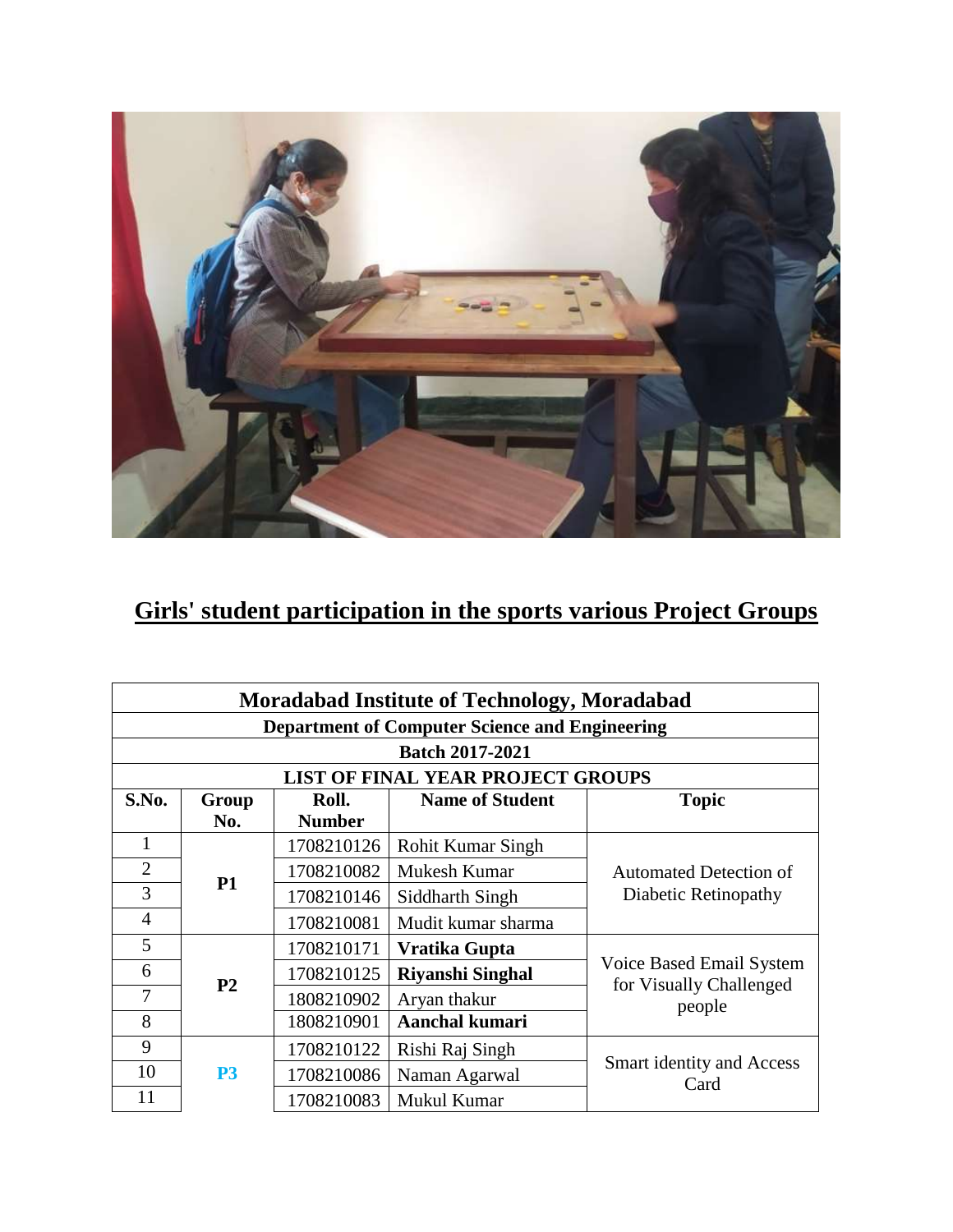| 12 |                 | 1708210113 | Pushkar Sharma       |                                                       |
|----|-----------------|------------|----------------------|-------------------------------------------------------|
| 13 | <b>P4</b>       | 1708210118 | Ravi Ranjan          |                                                       |
| 14 |                 | 1708210063 | Lalit Kumar          |                                                       |
| 15 |                 | 1708210017 | <b>AMAN KUMAR</b>    | <b>ML Based Crime Report</b><br>and Prediction System |
| 16 |                 |            | <b>AASHUTOSH</b>     |                                                       |
|    |                 | 1708210003 | <b>VERMA</b>         |                                                       |
| 17 |                 | 1708210008 | Aditya Verma         |                                                       |
| 18 | P <sub>5</sub>  | 1708210024 | <b>Aniket Hans</b>   | Breaking Captcha's 4.0                                |
| 19 |                 | 1708210040 | Dishakshi Gupta      |                                                       |
| 20 |                 | 1708210038 | Dhawal agarwal       |                                                       |
| 21 |                 | 1708210123 | <b>Ritika Saxena</b> |                                                       |
| 22 | <b>P6</b>       | 1708210092 | Nishita Agarwal      | <b>Thorax Disease Detection</b>                       |
| 23 |                 | 1708210108 | <b>Pranvi Jain</b>   | using X-Ray                                           |
| 24 |                 | 1708210001 | Aashi Agarwal        |                                                       |
| 25 |                 | 1708210036 | Deepankur Singh      |                                                       |
| 26 | P7              | 1708210099 | Nupur Gupta          | <b>Detection of Precautions</b>                       |
| 27 |                 | 1708210100 | Palak Goel           | Measure for Covid-19                                  |
| 28 |                 | 1708210101 | Palak Rastogi        |                                                       |
| 29 |                 | 1708210140 | Shivangi Arora       |                                                       |
| 30 | <b>P8</b>       | 1708210164 | Vila Zehra           | <b>STAR-Smart Tech</b>                                |
| 31 |                 | 1708210135 | Saurabh Bhatnagar    | <b>Autonomous Robot</b>                               |
| 32 |                 | 1708210039 | Dhruv Sharma         |                                                       |
| 33 |                 | 1708210004 | Aastha agarwal       |                                                       |
| 34 | P <sub>9</sub>  | 1708210060 | <b>Km Nitika</b>     | <b>Retinal Blood Vessel</b>                           |
| 35 |                 | 1708210087 | <b>Nandita Gauri</b> | Detection                                             |
| 36 |                 | 1708210043 | Fezul Hasan          |                                                       |
| 37 |                 | 1708210037 | Devanshi Bhatnagar   |                                                       |
| 38 | <b>P10</b>      | 1708210041 | <b>Dishant Rawat</b> | <b>Flight Price Prediction</b>                        |
| 39 |                 | 1708210019 | Aman raghav          | System                                                |
| 40 |                 | 1708210011 | Aditya Bansal        |                                                       |
| 41 |                 | 1708210021 | Amit Verma           |                                                       |
| 42 | <b>P11</b>      | 1708210065 | <b>Manu Panwar</b>   | AI surveillance robot for                             |
| 43 |                 | 1708210009 | Aditya kumar         | <b>MILLITARY</b>                                      |
| 44 |                 | 1708210061 | Priyanshi Jain       |                                                       |
| 45 | P <sub>12</sub> | 1708210132 | <b>SANPREET KAUR</b> |                                                       |
| 46 |                 | 1708210035 | <b>BILAL MALIK</b>   | Covid-19 prediction using                             |
| 47 |                 | 1708210049 | <b>HARSH GAUR</b>    | Chest X-ray                                           |
| 48 |                 | 1708210157 | <b>TASHA JOHARI</b>  |                                                       |
| 49 |                 | 1708210022 | <b>Amreen Nisha</b>  |                                                       |
| 50 | P13             | 1708210030 | Asheesh Tyagi        |                                                       |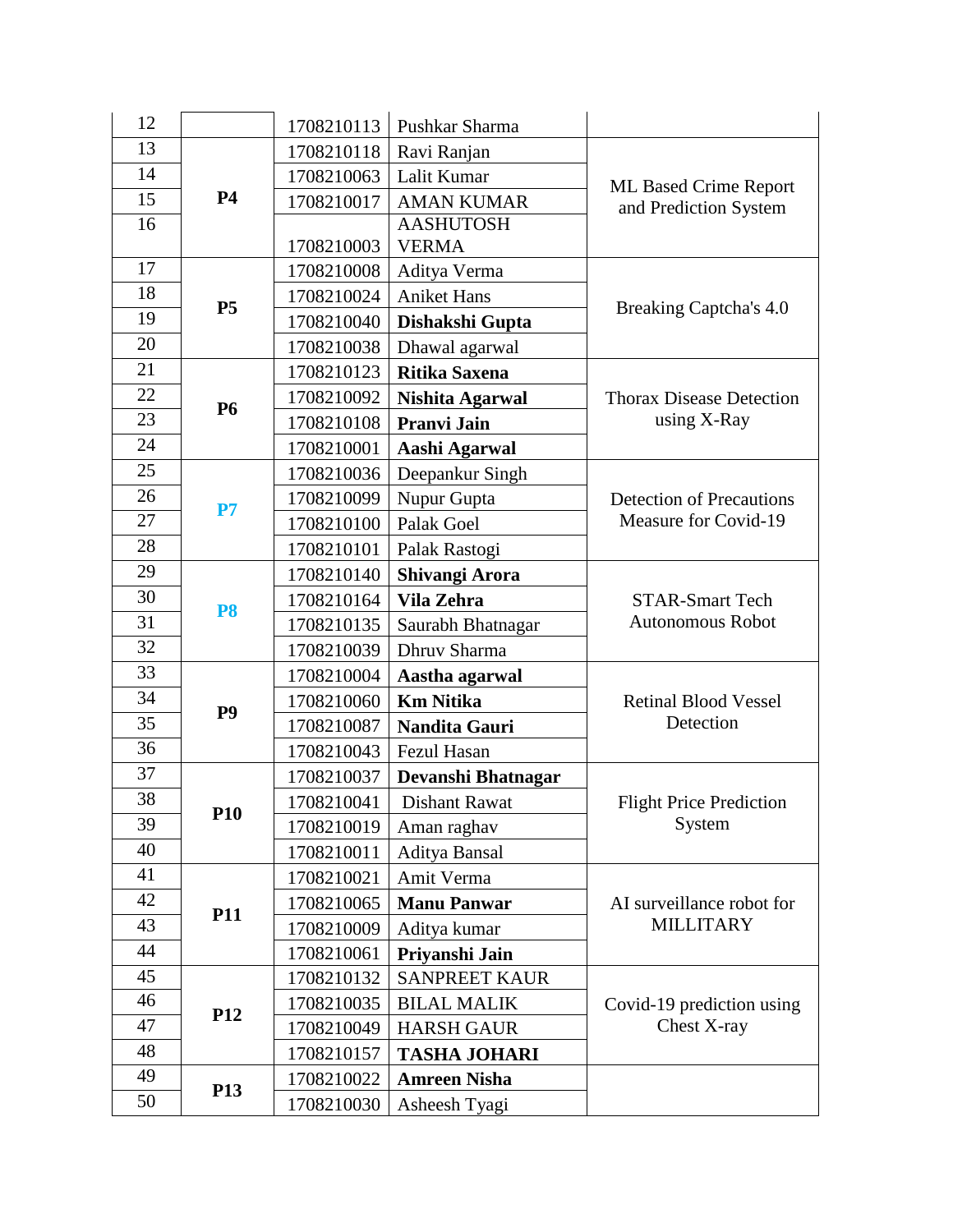| 51 |                 | 1708210033               | Bhawna chauhan         | <b>Image based Disease</b>                                |
|----|-----------------|--------------------------|------------------------|-----------------------------------------------------------|
| 52 |                 |                          | Anurita                | Detection in Crops using                                  |
| 53 |                 | 1708210027<br>1708210167 | Vishakha Rastogi       | deep Learning                                             |
| 54 | P <sub>14</sub> | 1708210173               | Zainab Azeem           | <b>Plant Leaf Detection and</b><br>Disease Identification |
| 55 |                 | 1708210121               | Rishabh Kumar Sharma   |                                                           |
| 56 |                 | 1708210145               | Siddhant Mishra        | System                                                    |
| 57 |                 | 1708210172               | <b>Yash Chaudhary</b>  | <b>Student Monitoring System</b>                          |
| 58 |                 | 1708210165               | Vineet Joshi           |                                                           |
| 59 | P15             | 1808210903               | Mangalam Sharma        |                                                           |
| 60 |                 | 1708210166               | Vipin Kashyap          |                                                           |
| 61 |                 | 1708210153               | Sumit kumar            |                                                           |
| 62 |                 | 1708210147               | Sohail Khan            |                                                           |
| 63 | P <sub>16</sub> | 1708210150               | Sumit Kumar            | Smart facial door unlock                                  |
| 64 |                 | 1708210152               | Sumit Debnath          |                                                           |
| 65 |                 | 1708210058               | Karnika Saxena         |                                                           |
| 66 |                 | 1708210042               | <b>Falguni Sharma</b>  | Depression Detection Using                                |
| 67 | <b>P17</b>      | 1708210050               | Himanshi Gahlaut       | <b>Convolutional Neural</b><br>Network                    |
| 68 |                 | 1708210168               | <b>Vishakha Tandon</b> |                                                           |
| 69 |                 | 1708210158               | <b>Tushar Agarwal</b>  | <b>TRASH</b>                                              |
| 70 |                 | 1708210142               | <b>Shuriti Arya</b>    |                                                           |
| 71 | <b>P18</b>      | 1708210134               | Satish Saini           |                                                           |
| 72 |                 | 1708210156               | <b>Tanya Duggal</b>    |                                                           |
| 73 |                 | 1708210075               | Mohd Haris             |                                                           |
| 74 |                 | 1708210069               | <b>Mohammad Anas</b>   | Timetable Generation and                                  |
| 75 | P <sub>19</sub> | 1708210067               | Mayank Upadhyay        | Optimization using<br><b>Simulated Annealing</b>          |
| 76 |                 | 1708210020               | Aman Rathaur           |                                                           |
| 77 |                 | 1708210080               | Mohit Agarwal          |                                                           |
| 78 | <b>P20</b>      | 1708210068               | Mohd. Amaan            |                                                           |
| 79 |                 | 1708210078               | Mohd. Soaib            | <b>Accidental Black Spot</b>                              |
| 80 |                 | 1708210079               | Mohd. Suhail           |                                                           |
| 81 | <b>P21</b>      | 1708210161               | Vaibhav Chauhan        | <b>Hand Gesture Based</b>                                 |
| 82 |                 | 1708210144               | Shubham Khanna         | Recognition and Voice                                     |
| 83 |                 | 1708210162               | Vedika Khanna          | Conversion System for Deaf                                |
| 84 |                 | 1708210149               | <b>Srashti Gautam</b>  | and Dumb                                                  |
| 85 |                 | 1708210007               | Achint Khanna          |                                                           |
| 86 |                 | 1708210005               | Abhinav Joshi          |                                                           |
| 87 | <b>P22</b>      | 1708210046               | Gaurav Kumar Sharma    | Drishti for Blind People                                  |
| 88 |                 | 1708210062               | <b>Kritika</b>         |                                                           |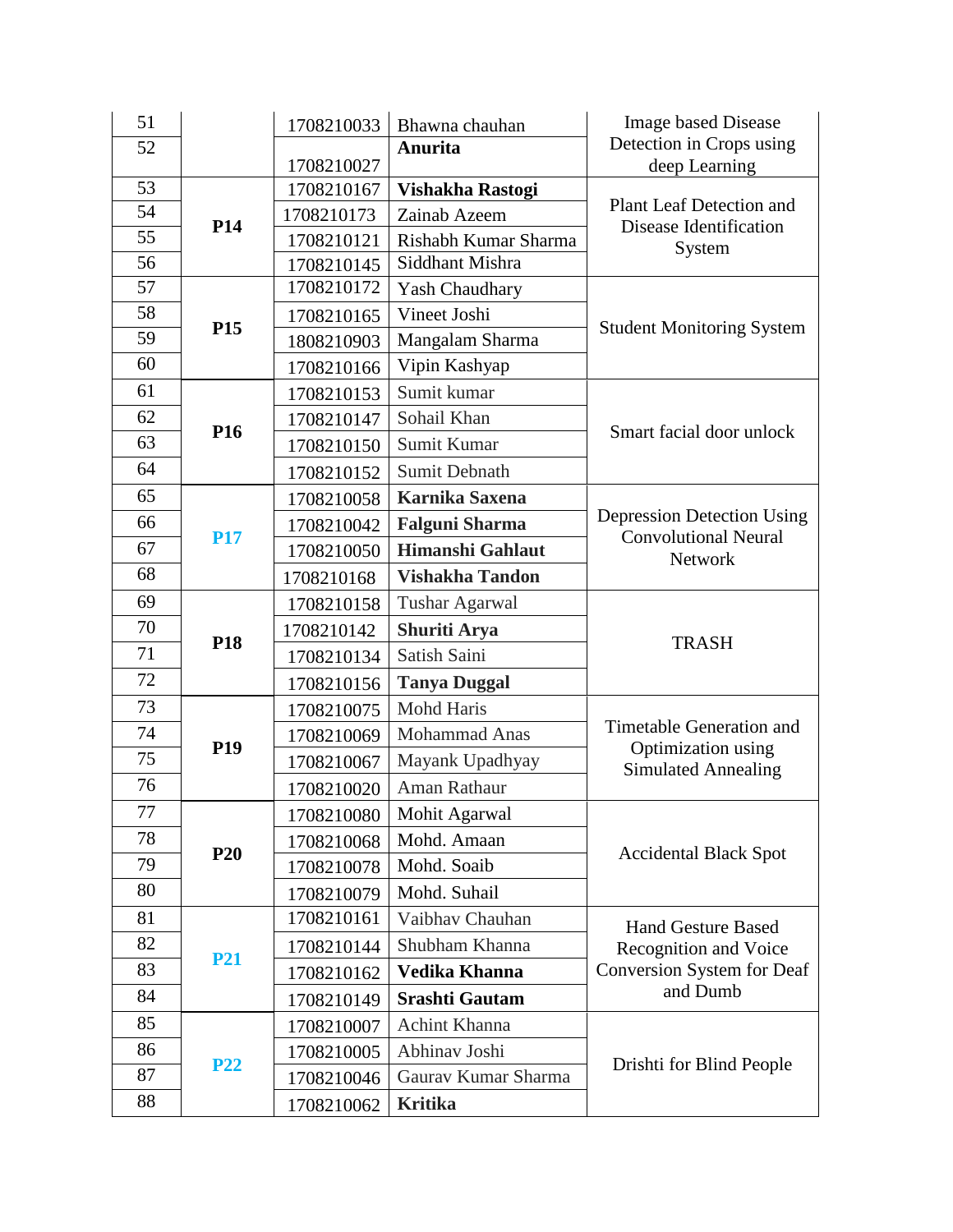| 89  |                 | 1708210025 | Ankit Kumar Mishra                   |                                             |
|-----|-----------------|------------|--------------------------------------|---------------------------------------------|
| 90  | P <sub>23</sub> | 1708210006 | <b>Abhishek Gupta</b>                | OneNation-OneVoterID                        |
| 91  |                 | 1708210093 | Nitesh Saini                         | System                                      |
| 92  |                 | 1708210045 | Gagan Kumar Sharma                   |                                             |
| 93  |                 | 1708210013 | Aishwarya Katyal                     |                                             |
| 94  | <b>P24</b>      | 1708210054 | Jafri al Ayan                        | <b>Hygiene Detection with</b>               |
| 95  |                 | 1708210056 | Jyotsana Bharti                      | <b>Entrance System</b>                      |
| 96  |                 | 1708210085 | <b>Muskan Agarwal</b>                |                                             |
| 97  |                 |            | <b>Bilal Ahmad</b>                   |                                             |
|     |                 | 1708210034 | Mujaddadi                            |                                             |
| 98  | P <sub>25</sub> | 1708210010 | Aditya Sharma                        | <b>Smart Irrigation Syatem</b><br>using IoT |
| 99  |                 | 1708210031 | <b>Atir Rais</b>                     |                                             |
| 100 |                 | 1708210047 | Gufran Khan                          |                                             |
| 101 |                 | 1708210115 | Rahul Sukhija                        |                                             |
| 102 | P <sub>26</sub> | 1708210064 | Manas Arora                          | <b>Health Guardian</b>                      |
| 103 |                 | 1708210084 | Muskan Mehrotra                      |                                             |
| 104 |                 | 1708210104 | Piyush Dhawan                        |                                             |
| 105 |                 | 1708210077 | Mohd. Asif                           |                                             |
| 106 |                 | 1708210076 | Mohd. Sadiq                          | <b>Fake News Detection</b>                  |
| 107 | P27             | 1708210073 | Mohd. Ashir                          |                                             |
| 108 |                 | 1708210052 | Husain Haider Jaidi                  |                                             |
| 109 |                 | 1708210124 | <b>Ritvik Dayal</b>                  |                                             |
| 110 | <b>P28</b>      | 1708210114 | Raghav Agarwal                       | <b>Sirius</b>                               |
| 111 |                 | 1708210143 | <b>Shruti Gupta</b>                  |                                             |
| 112 |                 | 1708210155 | <b>Tanya Bhasin</b>                  |                                             |
| 113 |                 | 1708210103 | PARTH SHARMA                         |                                             |
| 114 |                 | 1708210105 | PIYUSH SHARMA                        | <b>QR</b> Code Bar Scanner for              |
| 115 | <b>P29</b>      | 1708210131 | <b>SANCHIT LAMBA</b>                 | Visually Impaired People                    |
| 116 |                 |            | <b>VAIBHAV</b>                       | for Shopping                                |
|     |                 | 1708210160 | <b>CHODHARY</b>                      |                                             |
| 117 |                 | 1708210044 | <b>FIROZ AHMAD</b>                   |                                             |
| 118 | <b>P30</b>      | 1708210071 | MOHD. AKIF                           | IOT based Intelligent traffic               |
| 119 |                 | 1708210070 | MOHD. AFZAL                          | Management System.                          |
| 120 |                 | 1708210072 | MOHD. ANAS                           |                                             |
| 121 |                 |            | <b>VISHAL KUMAR</b>                  |                                             |
|     |                 | 1708210169 | $S/O$ BS                             | Securing personal data                      |
| 122 | <b>P31</b>      | 1808210904 | <b>SHIVAM KUMAR</b><br><b>PRANAV</b> | using data annonimization<br>technique.     |
| 123 |                 | 1508210100 | <b>BHATNAGAR</b>                     |                                             |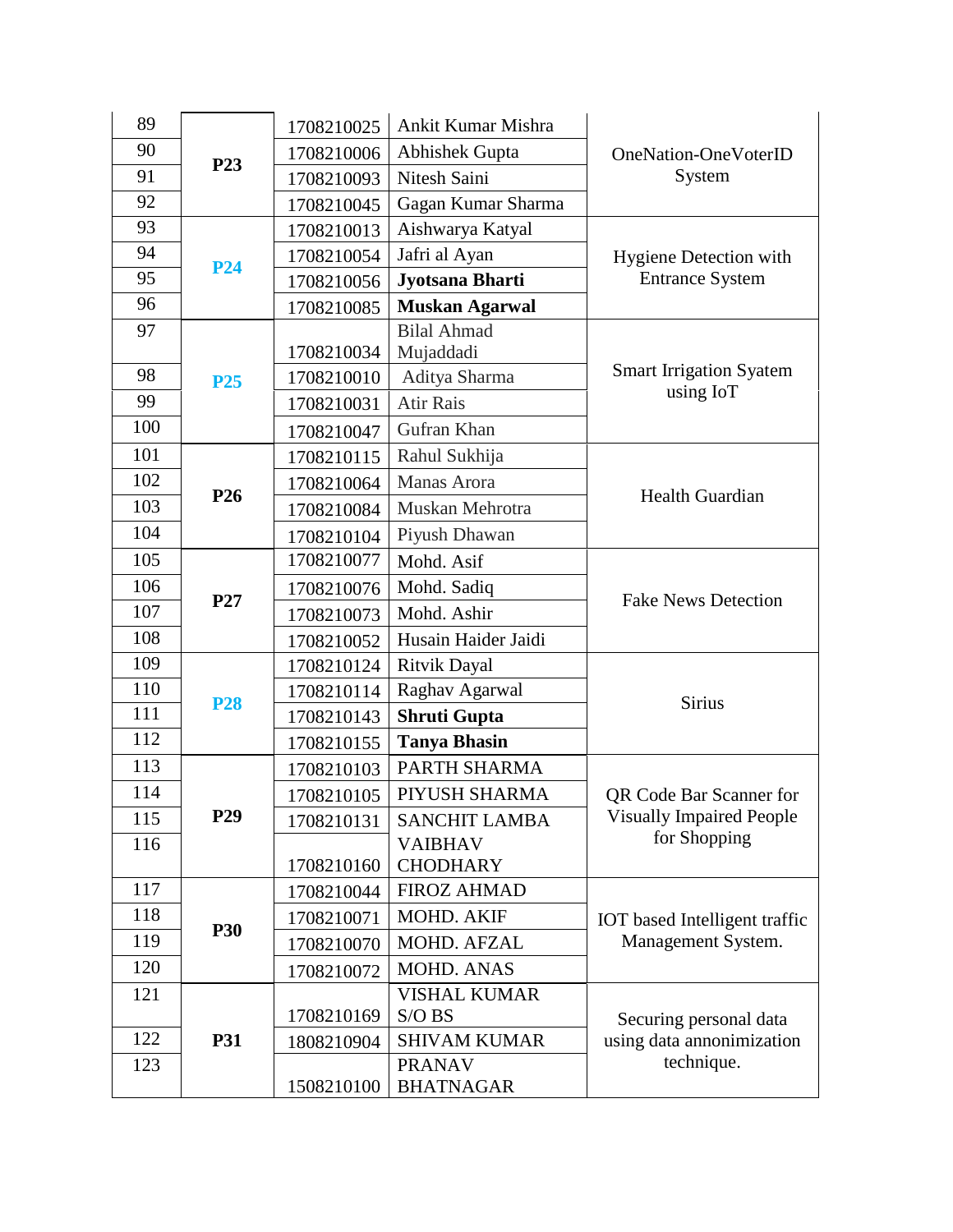| 124 |            | 1708210163 | <b>VIBHOR AGARWAL</b>              |                                                 |
|-----|------------|------------|------------------------------------|-------------------------------------------------|
| 125 |            | 1708210111 | PRAYAG VERMA                       |                                                 |
| 126 |            |            | <b>UTKARSH</b>                     |                                                 |
|     |            | 1708210159 | <b>VARSHNEY</b>                    | <b>Smart Traffic Control</b>                    |
| 127 | <b>P32</b> |            | <b>RISHABH</b><br><b>CHAUDHARY</b> | System                                          |
| 128 |            | 1708210120 | <b>SYED ASHRAF</b>                 |                                                 |
|     |            | 1708210154 | <b>HUSSAIN</b>                     |                                                 |
| 129 |            | 1708210139 | <b>SHIVAM KHURANA</b>              |                                                 |
| 130 |            |            | <b>SALONI</b>                      |                                                 |
|     | <b>P33</b> | 1708210130 | <b>BHATNAGAR</b>                   | <b>Smart Vehicle</b>                            |
| 131 |            | 1708210137 | <b>SHASHIWALA</b>                  |                                                 |
| 132 |            | 1708210141 | <b>SHOBHIT RASTOGI</b>             |                                                 |
| 133 |            | 1708210015 | <b>AJIT CHAUHAN</b>                |                                                 |
| 134 |            | 1708210098 | <b>NIVESH KUMAR</b>                | Plants Diseas detection &                       |
| 135 | P34        | 1708210090 | <b>NIKITA SINGH</b>                | Prevention                                      |
| 136 |            | 1708210094 | <b>NITIKA RASTOGI</b>              |                                                 |
| 137 |            | 1708210097 | <b>NITIN VERMA</b>                 |                                                 |
| 138 |            | 1708210028 | <b>ARIZ ANWAR</b>                  | Special Chair for Special                       |
| 139 | P35        | 1708210053 | <b>ISHANK CHAUHAN</b>              | Peoples                                         |
| 140 |            | 1708210018 | <b>AMAN PREET SINGH</b>            |                                                 |
| 141 |            | 1708210029 | Arpit Tyagi                        |                                                 |
| 142 |            | 1708210023 | Aniket Bhatnagar                   |                                                 |
| 143 | <b>P36</b> | 1708210014 | Aishwarya Chauhan                  | <b>Prediting Stock</b>                          |
| 144 |            | 1708210170 | Vishal Kumar-2                     |                                                 |
| 145 |            | 1708210116 | <b>RANOJIT MALIK</b>               |                                                 |
| 146 |            |            | <b>PRATHAM</b>                     |                                                 |
|     | P37        | 1708210110 | <b>MAHESHWARI</b>                  | Smart Attendance system<br>using face detection |
| 147 |            | 1708210102 | PARAS VISHNOI                      |                                                 |
| 148 |            | 1708210112 | PRIYANK RAGHAV                     |                                                 |
| 149 |            | 1708210048 | <b>HAMZAH HAROON</b>               |                                                 |
| 150 |            |            | <b>AASHISH KUMAR</b>               | Fraud Message detection                         |
|     | <b>P38</b> | 1708210002 | <b>VERMA</b>                       | project management System                       |
| 151 |            | 1708210055 | <b>JATIN</b>                       |                                                 |
| 152 |            | 1708210109 | PRASHANT KUMAR                     |                                                 |
| 153 |            | 1708210096 | NITIN CHAUHAN                      |                                                 |
| 154 |            |            | <b>MAYANK</b>                      | E-mail Writing for visually                     |
| 155 | P39        | 1708210066 | <b>BHATNAGAR</b>                   | Impaired                                        |
|     |            | 1708210091 | NIRBHAY PAL                        |                                                 |
| 156 |            | 1708210074 | MOHD. FARDEEN                      |                                                 |